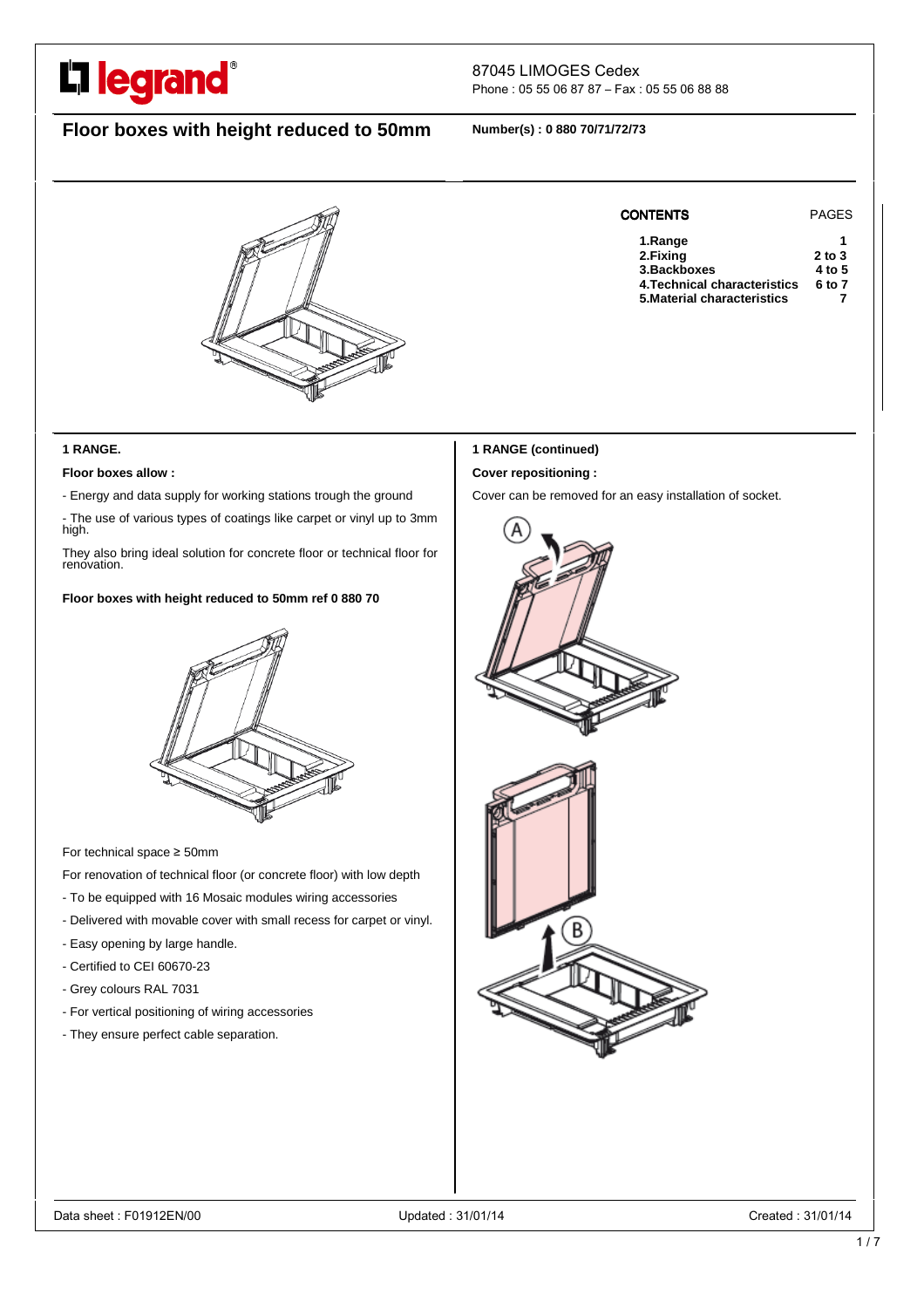### **Floor boxes with height reduced to 50mm Number(s) : 0 880 70/71/72/73**



Data sheet : F01912EN/00 Updated : 31/01/14 Created : 31/01/14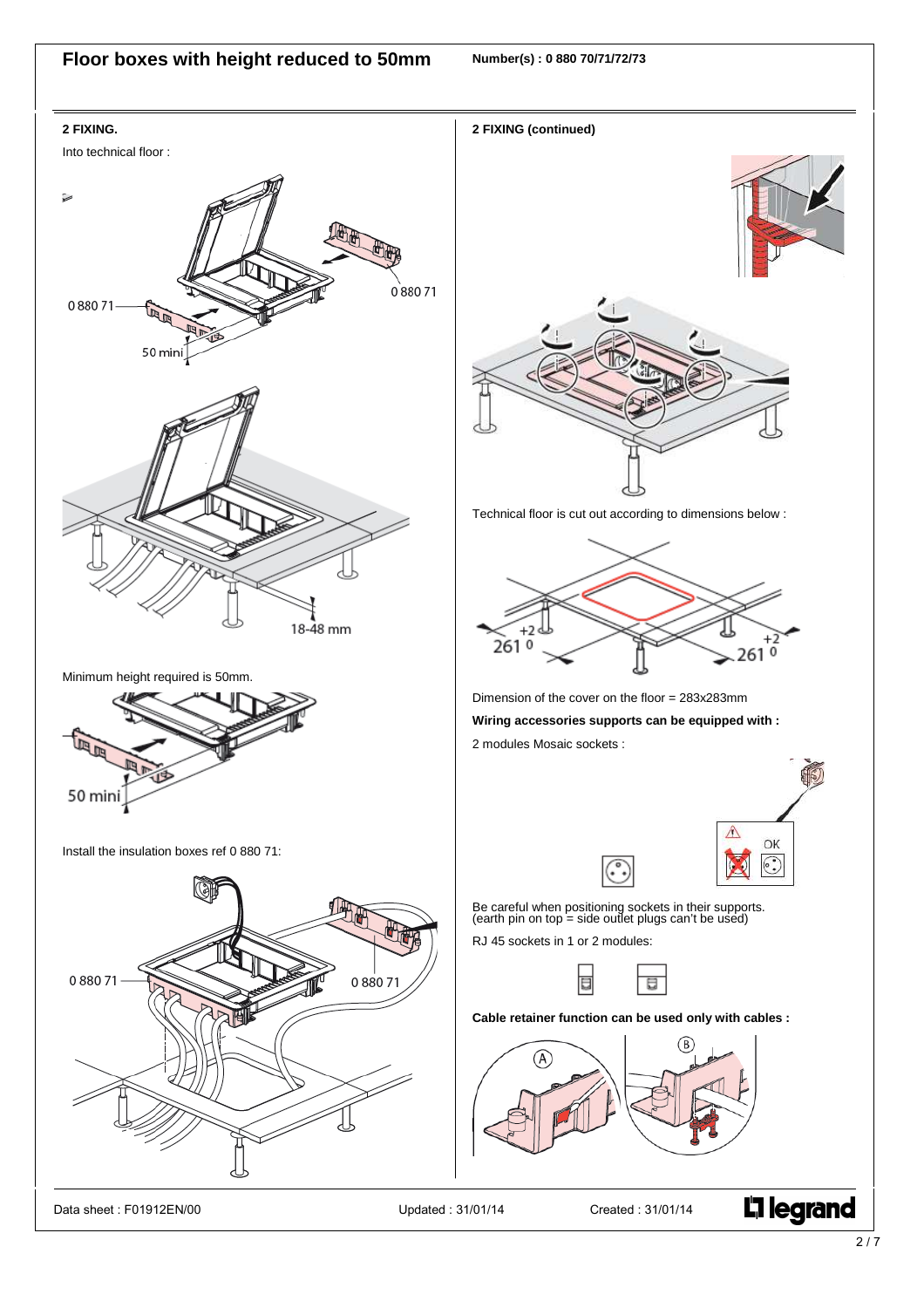### **Floor boxes with height reduced to 50mm Number(s) : 0 880 70/71/72/73**



Into metal under-floor boxes :



Minimum height required is 50mm (70mm max)



**2 FIXING (continued)** 

### **Wiring accessories supports can be equipped with :**

2 modules Mosaic sockets :

⚠ OK  $\odot$ 

Be careful when positioning sockets in their supports. (earth pin on top = side outlet plugs can't be used)

RJ 45 sockets in 1 or 2 modules:



Data sheet : F01912EN/00 Updated : 31/01/14 Created : 31/01/14

346

L'i legrand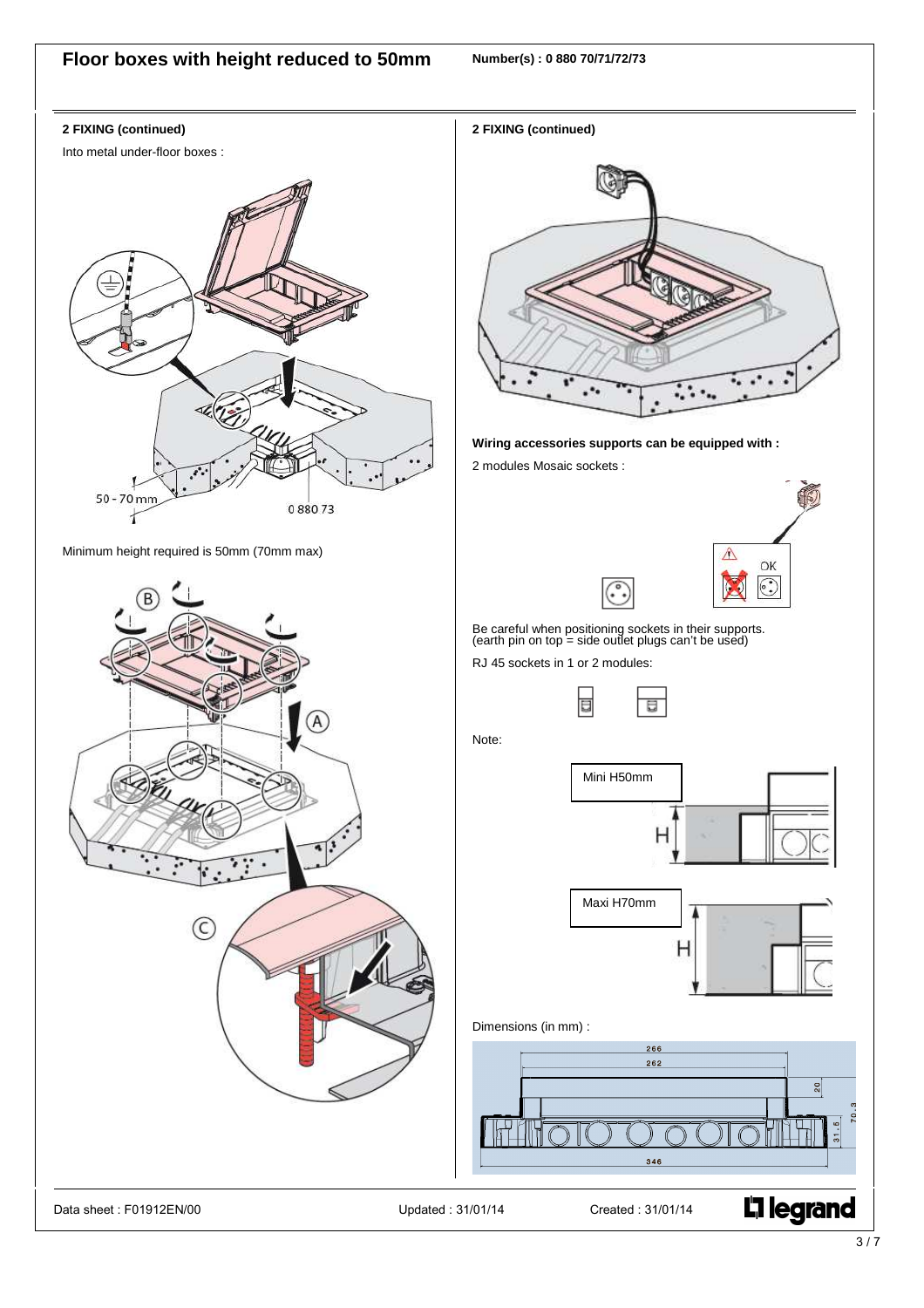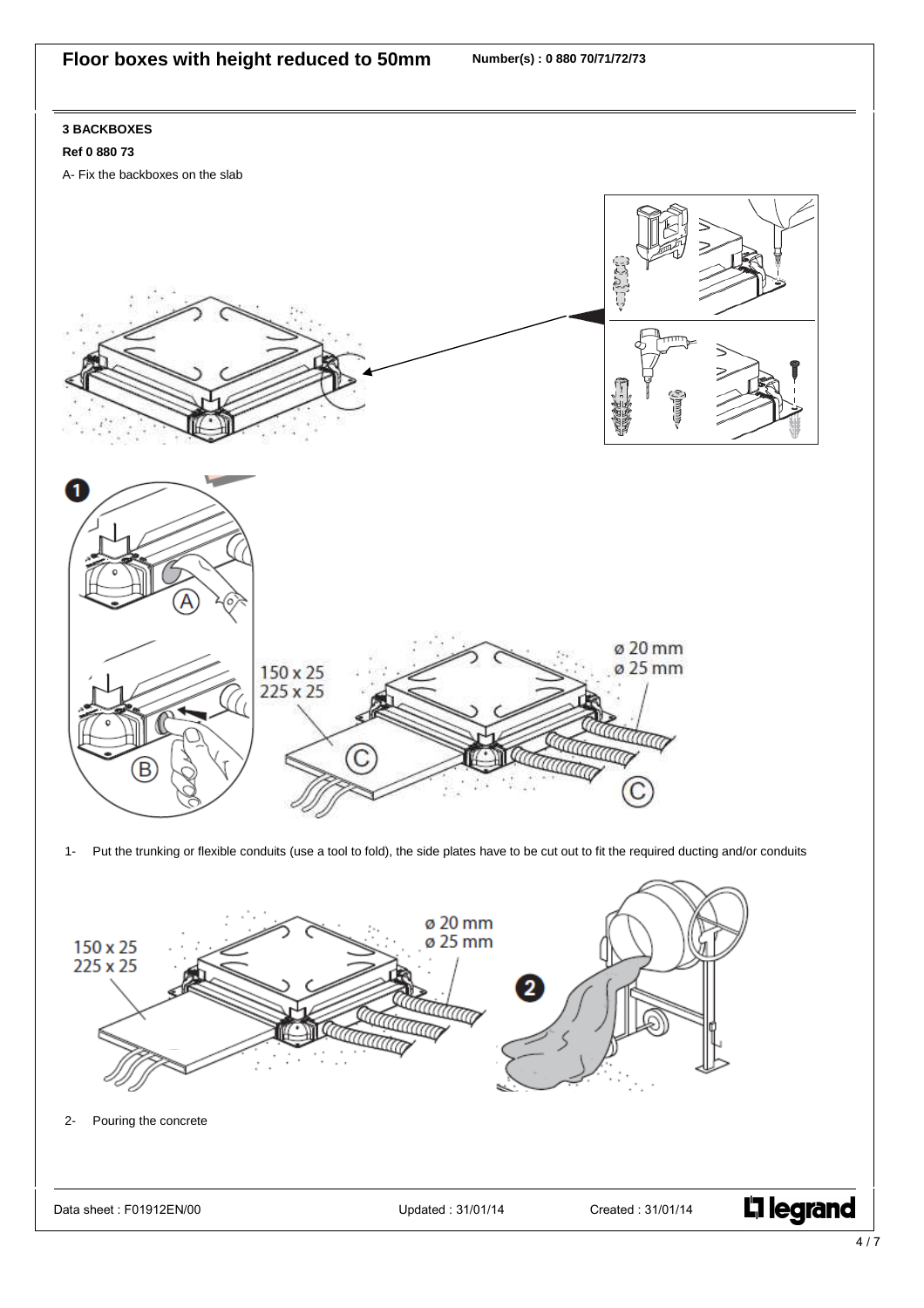### **3 BACKBOXES (continued)**

Push to fold and pull up the metal protection to install the floor boxes



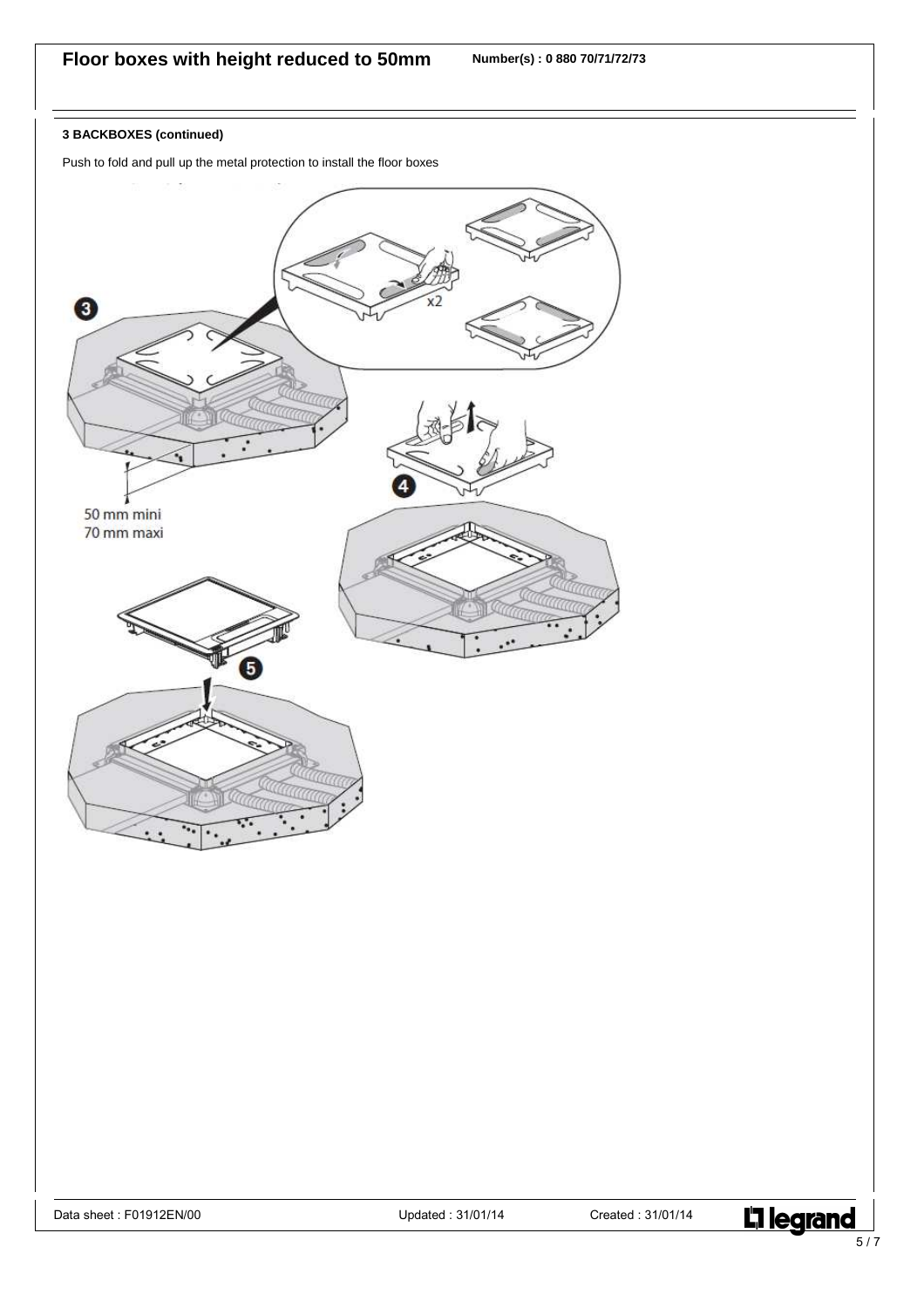### **4 TECHNICAL CHARACTERISTICS**

All covers are equipped with a metal plate allowing their rigidity. Note : do not use tile on the cover

### **Installation with different coatings :**

Example with carpet or vinyl : (3mm max)



Stainless steel finishing plate ref 0 880 72 :



![](_page_5_Picture_10.jpeg)